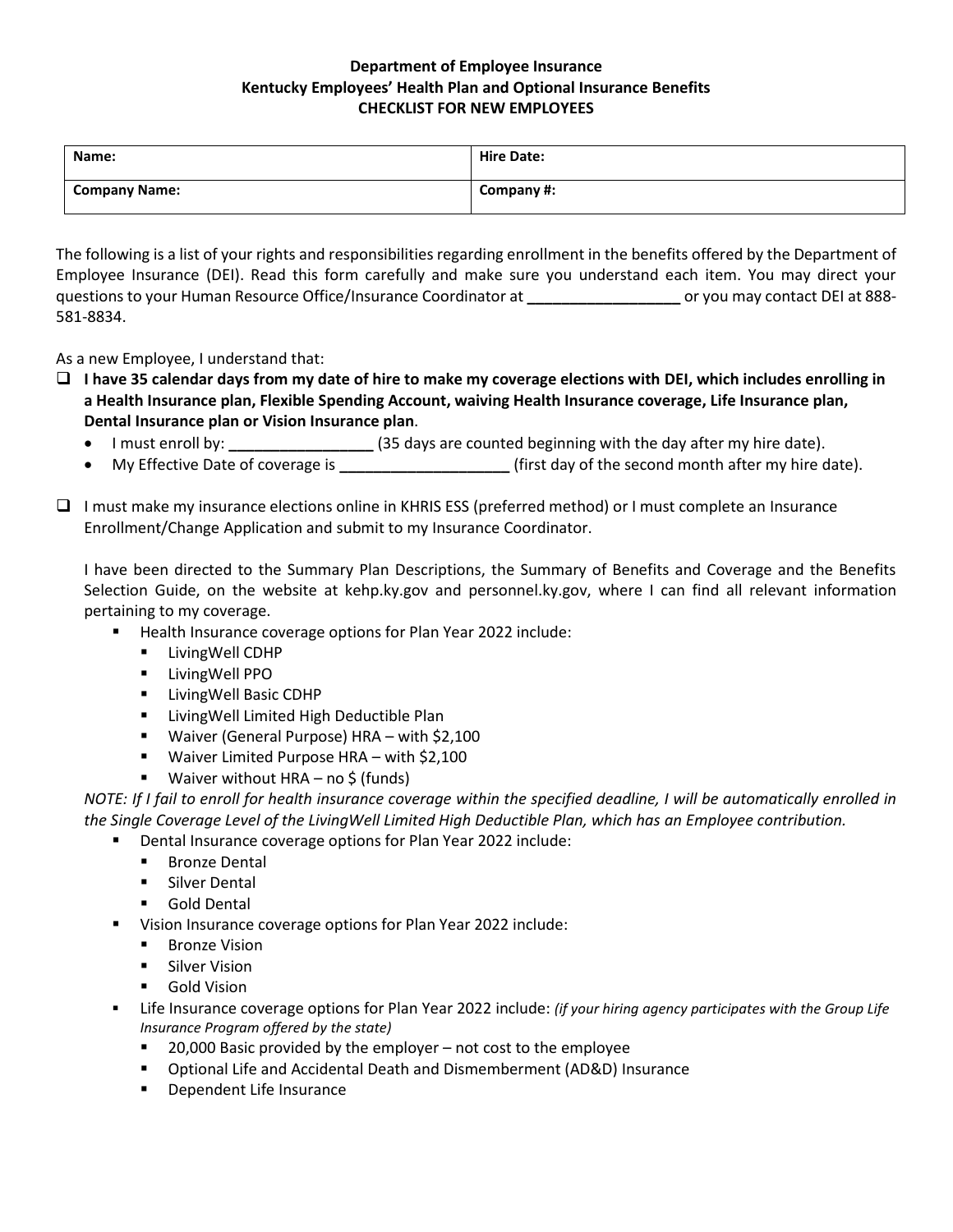If I add dependents to my plan, Alight will contact me within 30 days. I will need to provide the requested documents for dependent verification to Alight to prove dependent eligibility for the plan. If I do not return the documents by the deadline, the dependent(s) will be removed the plan. It is my responsibility to get the requested verification documents to Alight.

- ❑ I may enroll in a Flexible Spending Account (FSA) program (if my agency participates) online in KHRIS ESS OR I can complete an Employee Benefits Enrollment Change Form and submit to my Insurance Coordinator.
	- I have been directed to the appropriate Healthcare and/or Child and Adult Daycare FSA Summary Plan Descriptions and the Benefits Selection Guides on KEHP's website at kehp.ky.gov.
- ❑ If my Spouse is also an eligible KEHP Employee or Retiree and we have at least one Dependent, we can elect the Cross-Reference Payment Option.
	- If later, one of us terminates employment, the remaining Employee/Retiree will default to a Parent Plus Coverage Level.
- ❑ Once I make my elections, I cannot change those elections during the Plan Year unless I experience a valid Qualifying Event or during the next Open Enrollment Period.
	- A list of Qualifying Events is available from your Insurance Coordinator or KEHP's website at [kehp.ky.gov,](https://personnel.ky.gov/Pages/Howtoenroll.aspx) under the Enrolling or Changing Coverage link.
- $\Box$  Retirees who return to work please read this information carefully:
	- If I am 65 or older, I have the same opportunity to enroll in insurance coverage as any other active Employee.
	- If I am a KPPA/TRS/Judicial Return to Work Retiree age 65 or older and/or Medicare eligible, I am not eligible to continue a Medicare supplement plan offered by one of Kentucky's retirement systems. I must call my retirement system to notify them that I have returned to work.
	- If I have Medicare, I am not eligible to waive KEHP coverage and elect the Waiver General Purpose HRA unless I have other Group Health Plan Coverage (sponsored by an employer or an employer organization) that provides minimum value. I may choose a KEHP Health Insurance plan or waive coverage and elect the Waiver Limited Purpose HRA.
- ❑ KEHP operates as a Section 125 Cafeteria Plan that allows me to pay my portion of the Health, Dental and Vision Insurance premiums with pre-tax dollars. I understand that I will automatically be enrolled in the program by virtue of enrolling in Health Insurance, unless I sign the Post-Tax Form. *(Life insurance premiums are post-tax.)*
- ❑ If I experience a COBRA Qualifying Event, such as, but not limited to, termination of employment, I have the right to continue my Health, Dental or Vision Insurance at my own expense under COBRA.
- $\Box$  If I add dependents to my plan, Alight will contact me within 30 days. I will need to provide the requested documents for dependent verification to Alight to prove dependent eligibility for the plan. If I do not return the documents by the deadline, the dependent(s) will be removed the plan. It is my responsibility to get the requested verification documents to Alight.

| Have you worked for any other company participating in any plans offered by the Department of Employee Insurance within the<br>last 11 days? |                                 |
|----------------------------------------------------------------------------------------------------------------------------------------------|---------------------------------|
| Yes $\Box$ No $\Box$ If yes, please give name of company and date terminated or transferred.                                                 |                                 |
| Company Name:                                                                                                                                | Date terminated or transferred: |